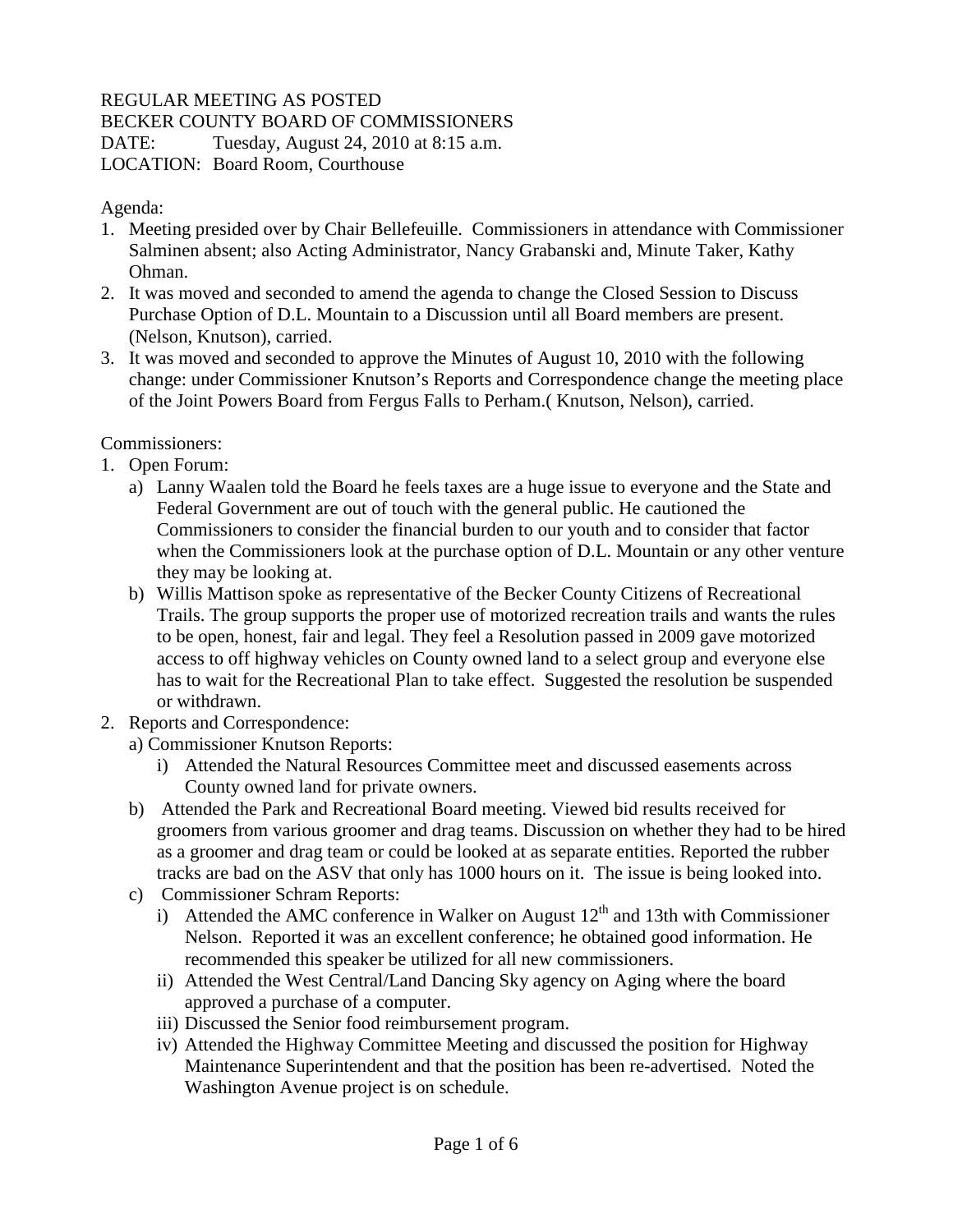- v) Discussed concerns over a zoning issue with junk on property being moved from one area to another. Zoning is addressing the issue.
- d) Commissioner Nelson Reports:
	- i) Attended the LRL (Lake Region Agassiz Regional Library) meeting where they discussed a study which looked at LRL joining with another regional library for benefits and savings. Found LRL is a very sound organization and the other region was not as sound. LRL is looking at a 0% increase.
	- ii) Attended Sunnyside meeting and examined the Senior Nutritional Program. The counter offer was for an additional \$ 0.25 per meal. There are serious issues with NSI. They are cutting staff which does not benefit the seniors.
	- iii) There will be a Buffalo/Red River tour on August  $25<sup>th</sup>$  if anyone is interested.
	- iv) Attended the AMC conference in Walker on August  $12<sup>th</sup>$  and  $13<sup>th</sup>$ . He felt it was an excellent leadership school which had you examine yourself and how you respond to different situations. In order to attain your goals you have for the County, everyone needs to work together.
- e) Commissioner Bellefeuille Reports:
	- i) He was glad Commissioners Nelson and Schram attended the AMC conference in Walker and would have attended himself if the meeting had been after the November election.
	- ii) He had nothing else to report on today.
- 4. Appointments:
	- a) It was moved and seconded with gratitude to approve Resolution 08.10.2B to Appoint Lauri Brooke, Becker County Veteran's Services Officer for a four year term. (Nelson, Schram), carried.
	- b) It was moved and seconded that Commissioner Schram appoint Jerry Schutz as his representative for the Zoning Ordinance Advisory Board. (Schram, Nelson),carried.
	- c) It was moved and seconded that Commissioner Knutson appoint Ray Vlasik as his representative for the Zoning Ordinance Advisory Board. (Knutson, Schram), carried.
	- d) Commissioners asked Nancy Grabanski, Acting County Administrator, to obtain Commissioner Salminen's appointment to the Zoning Ordinance Advisory Board for the next scheduled board meeting.
	- e) Discussed the MRCC Organization and whether the County wanted to become a member. Commissioner Schram made a motion to become a member of MRCC there was no second to the motion. Commissioners said it could be considered for the budgeting session.
	- f) Acting County Administrator, Nancy Grabanski, informed the board she is not applying for the position of County Administrator. This will enable her to take part and assist in the hiring process of the new County Administrator. It was moved and seconded to pass Resolution 08.10.2E to advertise, interview and hire a full-time County Administrator. (Knutson, Nelson), carried.

Auditor-Treasurer, Licenses and Permits

a) There were no licenses or permits

Finance Committee Minutes, Ryan Tangen presented:

- 1. It was moved and seconded to approve the Claims with the over 90 day claims (1) Brian Buck in the amount of \$100.00; and the Auditor's Warrants for 8/10/2010 in the amount of \$16,297.93 and for 8/17/2010 in the amount of \$19,544.21. (Nelson, Knutson), carried.
- 2. The Human Services claims were reviewed and it was recommended to approve as presented.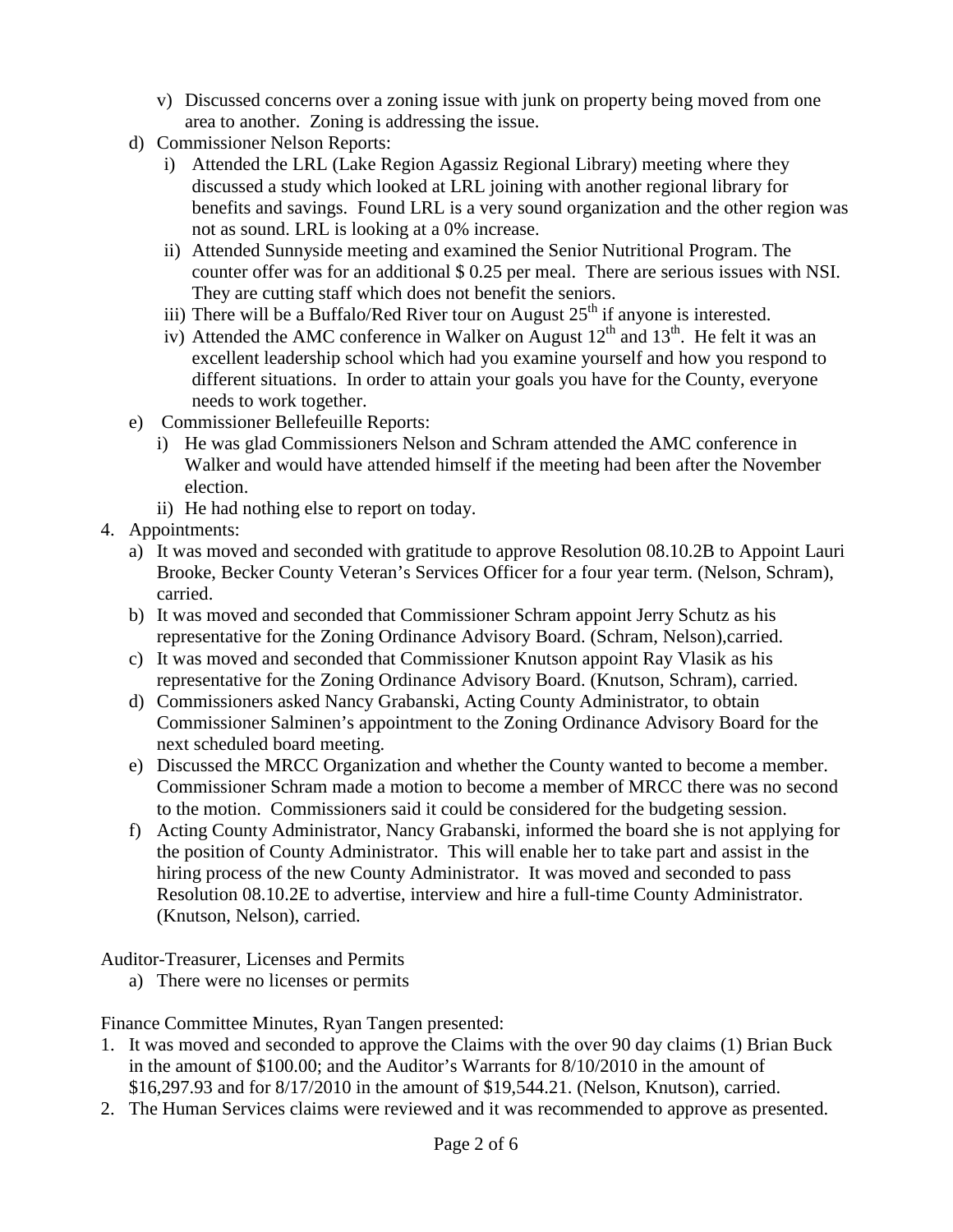- 3. It was recommended by the Finance Committee to approve the request of Darlene Maneval, Becker County Recorder, to rebind vital record books and indexes up to the amount of \$11,322.44 unless another quote is for less with the stipulation the books stay in house. (Schram, Nelson), carried.
- 4. It was recommended by the Finance Committee to approve when presented Resolution 08.10.2C to fill two vacancies for a full-time Financial Worker and to approve Resolution 08.10.2G to enter into an Agreement with the State of Minnesota to provide public transportation services in Becker County.
- 5. It was recommended by the Finance Committee to approve when presented Resolution 08.10.2D to accept said completed project S.A.P. 03-639-16 and S.A.P. 03-654-03 for and on behalf of the County of Becker and authorize final payment in the amount of \$84,631.28 be prepared by the County Engineer.
- 6. It was recommended by the Finance Committee to approve when presented Resolution 08.10.2A that Becker County approves the specific areas designated in the application for the creation of a tax free zone, approves of the use of tax exemptions and tax credits within the designated JOBZ Subzone for RMB Environmental Laboratories Labs.
- 7. It was moved and seconded to accept the Cash Comparison and investment Summary for July as presented. (Nelson, Knutson), carried.
- 8. It was moved and seconded to recommend to file a "Notice of Waiver of Allocation of Recovery Zone Bond Allocation" returning our portion to the State for redistribution. (Knutson, Nelson), carried.
- 9. It was recommended by the Finance Committee to approve Resolution 08.10.2E to advertise, interview and hire a full-time County Administrator.

Assessor: Abatements

1 . There were no abatements.

Guy Fischer, EDA Presented:

1 . It was moved and seconded to approve Resolution 08.10.2A to approve specific areas designated in the application for the creation of a tax free zone, approve of the use of tax exemptions and tax credits within the designated JOBZ Subzone and to approve Business Subsidy and Relocation Agreement. (Nelson, Knutson), carried.

Soil and Water, Brad Grant Presented:

- 1. Motion was made and seconded to open the public hearing for the updated Local Water Management Plan. (Nelson, Knutson), carried.
- 2. Brad Grant commented on the public hearing process on the Water Plan update.
- 3. Commissioner Knutson thanked Mr. Grant for his work on the Water Management Plan.
- 4. Motion was made and seconded to close the public hearing for the updated Local Water Management Plan. (Nelson, Schram), carried.
- 5. Motion was made and seconded to approve to forward the Amended Implementation Schedule for the BWSR review and approval process. (Knutson, Schram), carried.

Park and Recreation; Mark Lohmeier presented:

- 1. Mr. Lohmeier gave a power point presentation of the draft County Parks and Recreation Ordinance.
- 2. Patty Swenson, Planning and Zoning, presented the draft of the Review Process within the County Recreational Plan.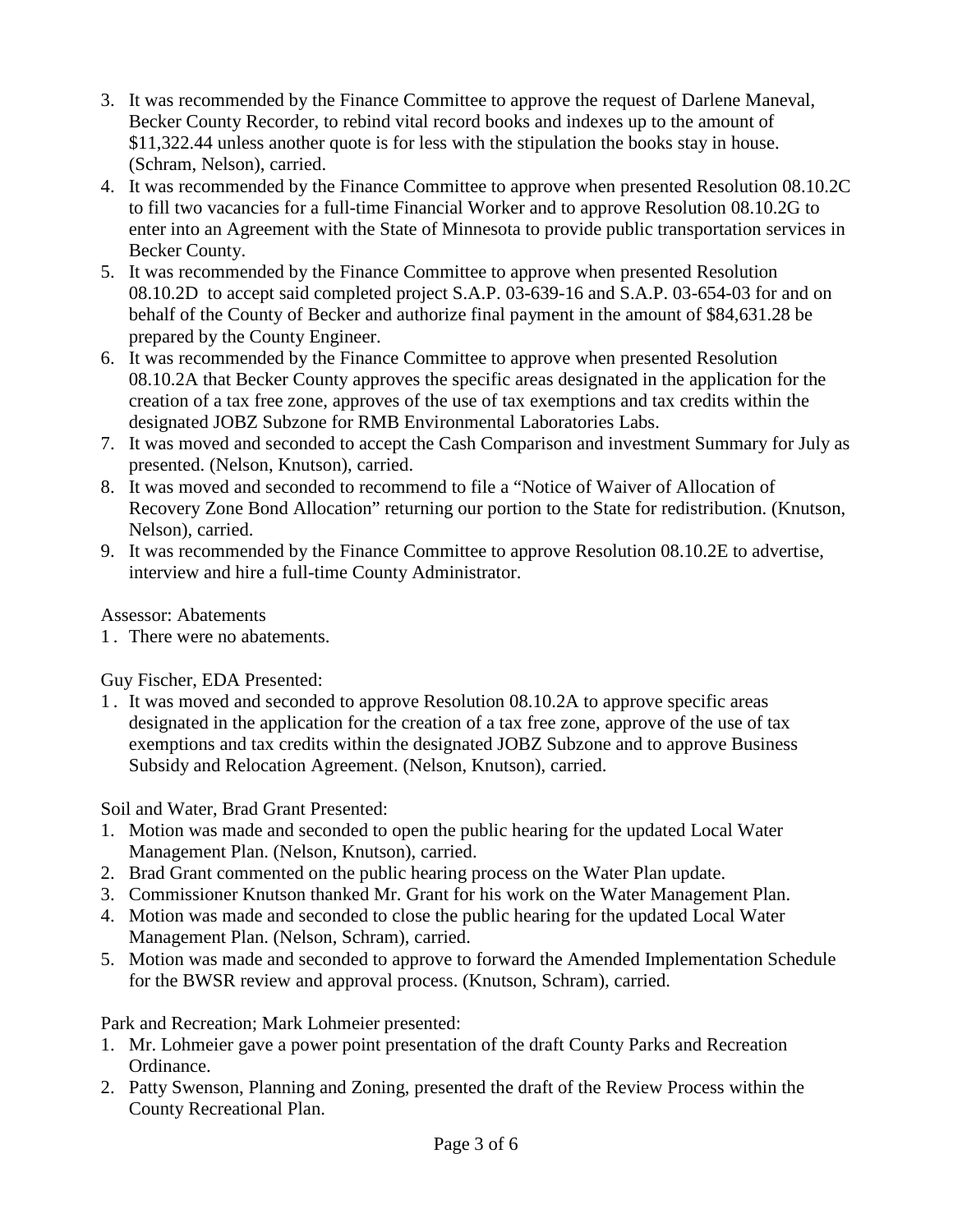Human Services: Nancy Nelson Presented:

1. Under Transit add Resolution 08.10.2G. There were no other additions or corrections to the Human Services Agenda.

2. It was moved and seconded to approve Resolution 08.10.2C to fill two full-time Financial Worker vacancies due to resignations. (Schram, Nelson), carried.

3. It was moved and seconded to approve the renewal of the Contract with MNCare. (Schram, Knutson), carried

4. It was moved and seconded to accept the Human Services Monthly Reports. (Nelson, Schram), carried.

5. It was moved and seconded to approve the Human Services Claims. (Knutson, Schram),carried.

6. It was moved and seconded to accept the Community Health Reports. (Knutson, Schram), carried.

7. It was moved and seconded to approve the Community Health Claims. (Bellefeuille, Knutson), carried.

8. It was moved and seconded to approve Resolution 08.10.2G to enter into an Agreement with the State of Minnesota to provide public transportation services in Becker County, Minnesota. (Nelson, Knutson), carried.

9. It was moved and seconded to accept the Transit Ridership Report (Schram, Nelson), carried 10. It was moved and seconded to approve the Transit Ridership Claims. (Schram, Nelson), carried.

Planning and Zoning, Patty Swenson Presented:

1. Planning Commission Recommendations from August 17, 2010.

 a) First Order of Business: Bruce Richard and Mark Praska. It was moved and seconded to concur with Zoning to deny the application because it doesn't meet criteria of the ordinance. (Nelson, Schram), carried.

 b) Second Order of Business: Ronald and Laurel Johnson. It was moved and seconded to concur with zoning to deny the application for an after fact conditional use permit for a retaining wall in the shore impact zone because it doesn't meet the criteria of the zoning ordinance. (Schram,Knutson), carried.

 c) Third Order of Business: Laura and Ronald Knoll. It was moved and seconded to concur with Zoning to deny the request for approval of a conditional use permit for a boulder retaining wall in the shore impact zone because it doesn't meet criteria of zoning ordinance. (Knutson, Schram), carried.

 d) Fourth Order of Business-First Request: George Lemelin. It was moved and seconded to concur with Zoning to deny the request concerning the approval of a conditional use permit to allow up to 4 mobile homes (50X100in size) for staff housing. (Knutson, Schram), carried.

 e) Fourth Order of Business-Second Request: George Lemelin: It was moved and seconded to table the approval of the conditional use request for a cemetery on the property that would be 100 X 100 in size until the next Becker County Board Meeting. (Nelson,Knutson), carried.

Fifth Order of Business: Barry and Sue Schuchard. It was moved and seconded to concur with Zoning to approve the replacement of the failing retaining wall in the shore impact zone because it meets the criteria of the zoning ordinance with the stipulation that berms be placed on the property. (Knutson, Nelson), carried.

 g) Sixth Order of Business: Dennis and Peggy Olson. It was moved and seconded to concur with Zoning to approve application for a certificate of survey to subdivide a 40,000 square foot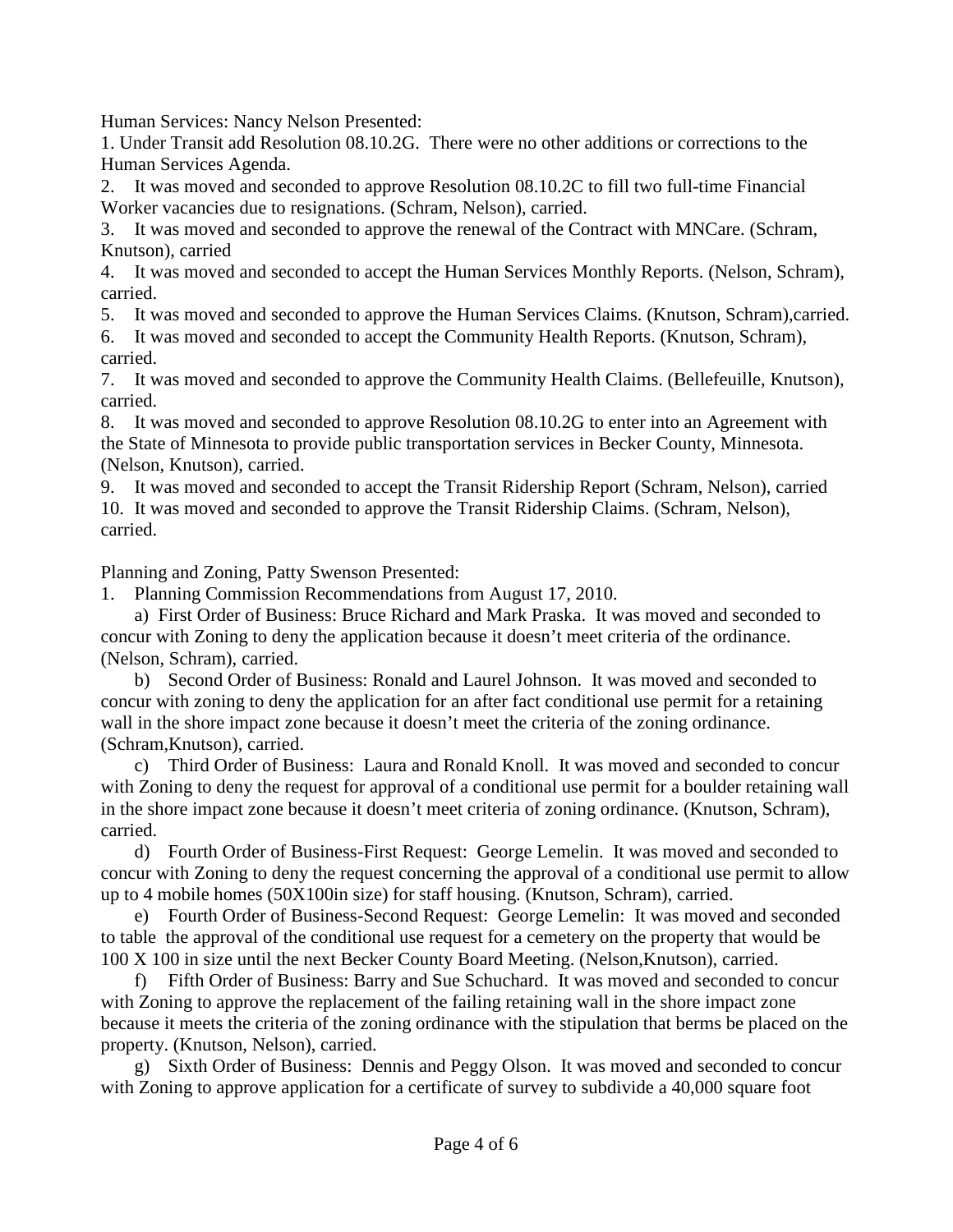parcel away from 40 acres and a change of zone from agricultural to residential for the new 40,000 square foot parcel. (Schram, Knutson), carried.

2. Zoning Ordinance Advisory Committee Structure/Appointments:

 a) There was discussion as to the size and structure of the Advisory Committee and how to proceed with the non-voting members. It was suggested to send a letter to the different organizations to see if they want their current representative as a non-voting member to remain the same.

 b) It was moved and seconded to appoint Commissioner Nelson to the Zoning Ordinance Advisory Committee as a non-voting member. (Knutson, Nelson), carried.

 c) The next Planning Commission meeting is scheduled for Thursday, September 16, 2010 at 8:00 a.m. in the Third Floor Meeting Room of the Original Courthouse.

Highway, Brad Wentz Presented:

1. It was moved and seconded to approve Resolution 08.10.2D to accept said completed project; S.A.P.03-639-16 and S.A.P. 03-654-03 for and on behalf of the County of Becker and authorize final payment in the amount of \$84,631.28 be prepared by the County Engineer. (Nelson, Schram), carried.

2. Construction update. The North Washington project is moving along well and they should be completing the underground work by next week. They poured curbs and gutters this week and will finish the main intersection and continue paving to the north. The project is on schedule.

Discuss Purchase Option for D.L. Mountain. Guy Fischer presented.

1. Continuing the process of looking into the purchase of D.L. Mountain property.

a) Skiing is only one part of the Recreational Activity Project in a whole spectrum of activities for this site. According to a cost analysis, it would provide a number of part time positions.

b) The November preliminary application could be for infrastructure or acquisition. He felt our application would be unique because of the mountain which is a unique feature not every area can provide.

c) There are two grants available. The Legacy Funds is a straight cash match with 25% by the County and 75% by the State with a cap of \$500,000.00. The DNR Fund is a 40% - 60% split. The local 40% can be comprised of cash contributions, value of material used, and labor whether it be hired or contributed.

d) Commissioner Nelson would like to see more involvement with the City and Regional Park. There could be an opportunity of a trail from the Mountain to connect with the Northland Trail.

e) Commissioner Bellefeuille would like to see the County partner with other entities in the area. He feels it would give an economic boost to the area and access the ability to get a share of the taxes we all pay.

f) Commissioner Knutson is opposed to the purchase option of D.L. Mountain. He is concerned what it might cost us in the future.

g) Commissioner Schram presented a printout from the Assessor's Office showing the dollars lost if this property is taken off the tax rolls. He felt the Mountain View Recreation Area provides all the necessities with the exception of the hill.